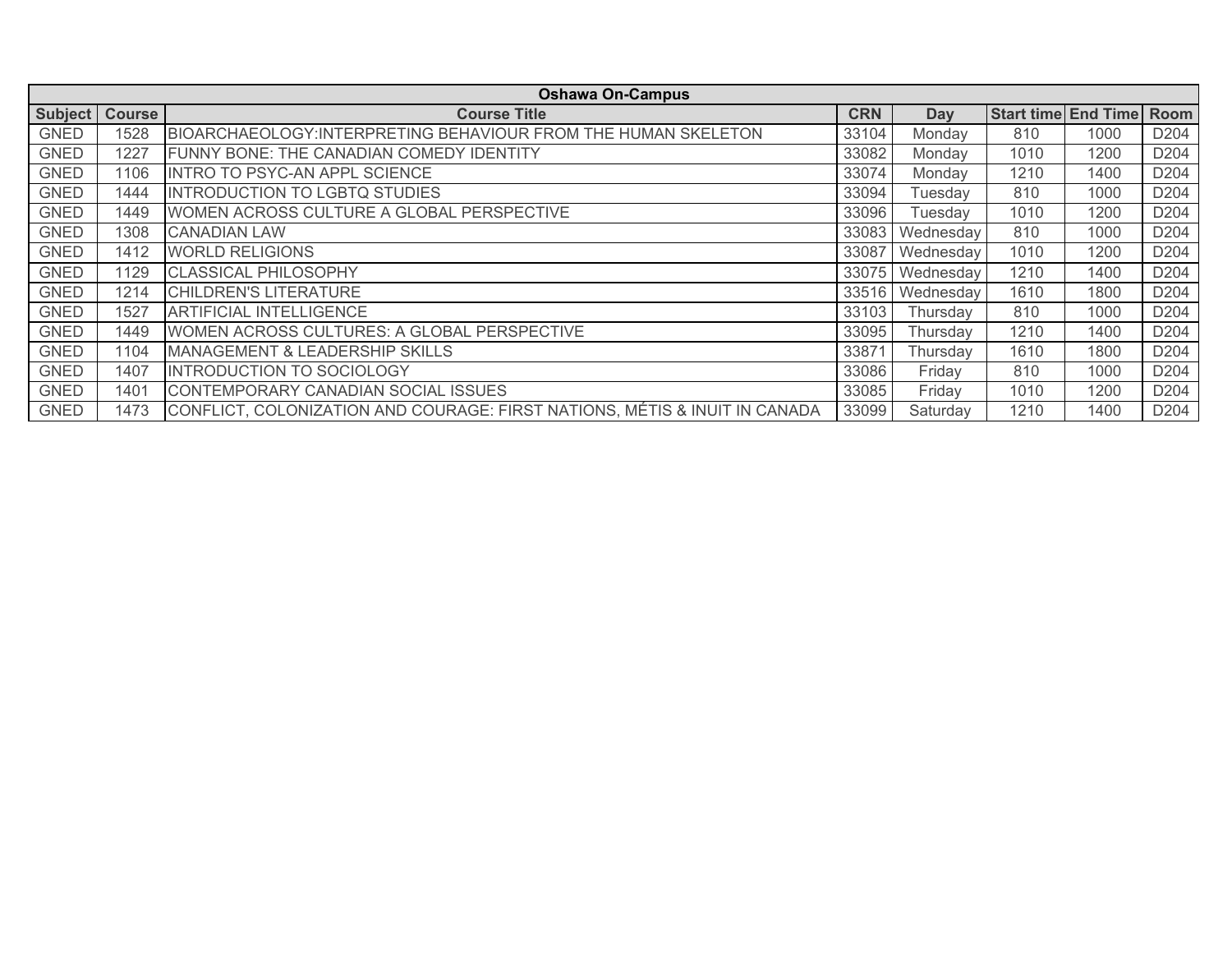| <b>Whitby On-Campus</b> |      |                                        |            |           |      |                            |         |  |
|-------------------------|------|----------------------------------------|------------|-----------|------|----------------------------|---------|--|
| <b>Subject Coursel</b>  |      | <b>Course Title</b>                    | <b>CRN</b> | Day       |      | <b>Start time End Time</b> | Room    |  |
| <b>GNED</b>             | 1314 | IN PRISON-CANADIAN INCARCERATION       | 33517      | Wednesday | 810  | 1000                       | $1 - 0$ |  |
| <b>GNED</b>             | 1120 | <b>STRESS WELLNESS &amp; NUTRITION</b> | 33515      | Thursdav  | 1810 | 2000                       | $1 - 0$ |  |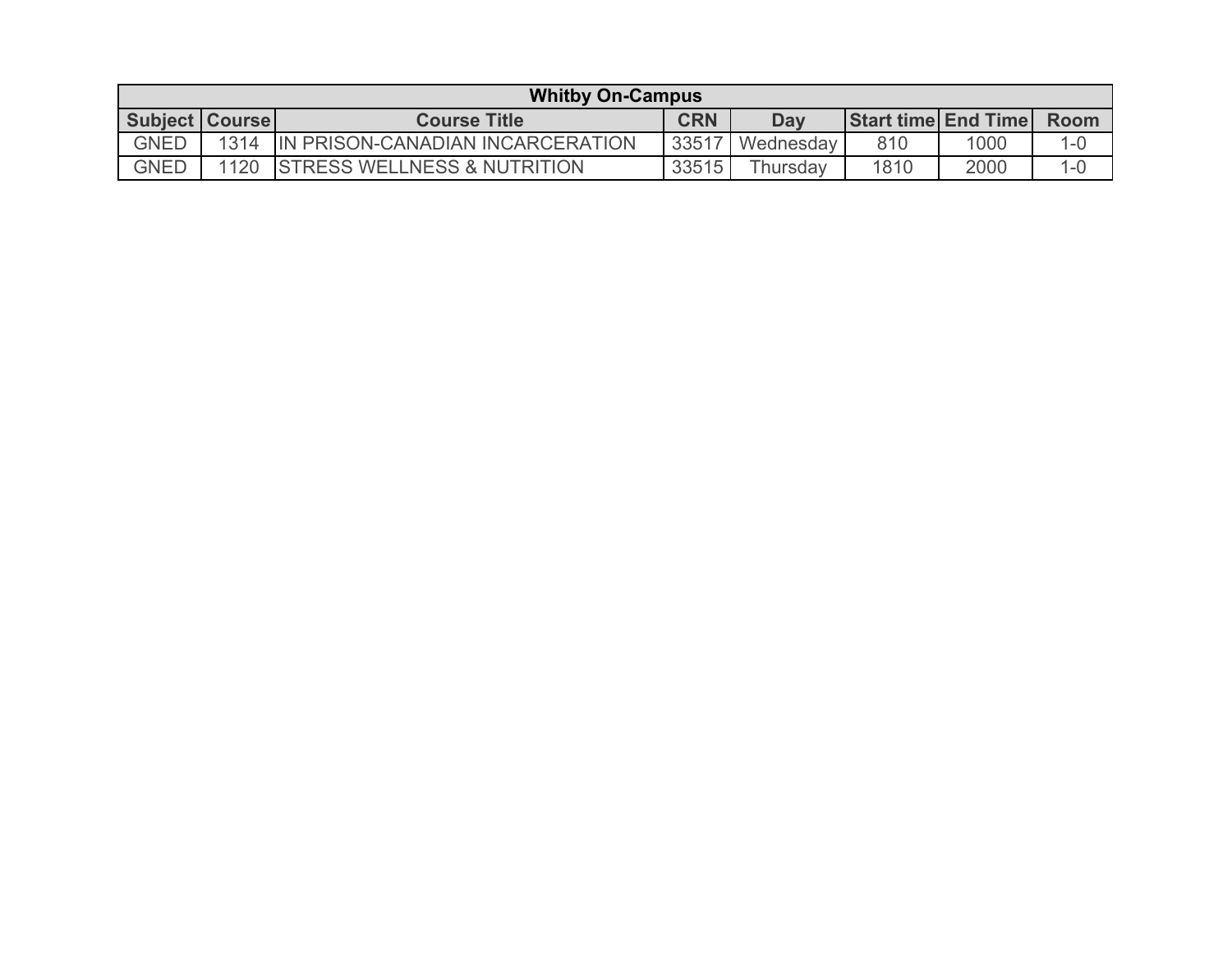| <b>Online</b> |                       |                                                                            |            |  |  |  |
|---------------|-----------------------|----------------------------------------------------------------------------|------------|--|--|--|
|               | <b>Subject Course</b> | <b>Course Title</b>                                                        | <b>CRN</b> |  |  |  |
| <b>GNED</b>   | 1101                  | <b>LEADERSHIP &amp; MOTIVATION</b>                                         | 33072      |  |  |  |
| <b>GNED</b>   | 1106                  | <b>INTRO TO PSYC-AN APPL SCIENCE</b>                                       | 33073      |  |  |  |
| <b>GNED</b>   | 1137                  | <b>FEAR</b>                                                                | 33076      |  |  |  |
| <b>GNED</b>   | 1201                  | <b>LITERATURE</b>                                                          | 33077      |  |  |  |
| <b>GNED</b>   | 1204                  | <b>HISTORY OF POPULAR MUSIC</b>                                            | 33078      |  |  |  |
| <b>GNED</b>   | 1213                  | HERO'S JOURNEY - FRODO, LUKE & HARRY                                       | 33079      |  |  |  |
| <b>GNED</b>   | 1213                  | HERO'S JOURNEY - FRODO, LUKE & HARRY                                       | 33080      |  |  |  |
| <b>GNED</b>   | 1317                  | <b>HUMAN RIGHTS</b>                                                        | 33084      |  |  |  |
| <b>GNED</b>   | 1413                  | <b>CURRENT AFFAIRS</b>                                                     | 33088      |  |  |  |
| <b>GNED</b>   | 1429                  | <b>INTRODUCTION TO BLACK STUDIES</b>                                       | 33089      |  |  |  |
| <b>GNED</b>   | 1435                  | <b>DEVIANCE</b>                                                            | 33090      |  |  |  |
| <b>GNED</b>   | 1438                  | HIP HOP: HISTORY, CULTURE & SOCIETY                                        | 33091      |  |  |  |
| <b>GNED</b>   | 1441                  | <b>FOOD FOR THOUGHT</b>                                                    | 33092      |  |  |  |
| <b>GNED</b>   | 1441                  | <b>FOOD FOR THOUGHT</b>                                                    | 33093      |  |  |  |
| <b>GNED</b>   | 1466                  | <b>ORGANIZED CRIME</b>                                                     | 33097      |  |  |  |
| <b>GNED</b>   | 1473                  | CONFLICT, COLONIZATION AND COURAGE: FIRST NATIONS, MÉTIS & INUIT IN CANADA | 33098      |  |  |  |
| <b>GNED</b>   | 1475                  | POCA-HONEST: INDIGENOUS PEOPLES IN POPULAR CULTURE                         | 33100      |  |  |  |
| <b>GNED</b>   | 1477                  | THEN, NOW, FOREVER: INDIGENOUS RESILIENCY IN THE MODERN ERA                | 33101      |  |  |  |
| <b>GNED</b>   | 1508                  | THE DIGITAL LEARNER                                                        | 33102      |  |  |  |
| <b>GNED</b>   | 1530                  | THE IMPACT OF STEM IN SOCIETY                                              | 33105      |  |  |  |